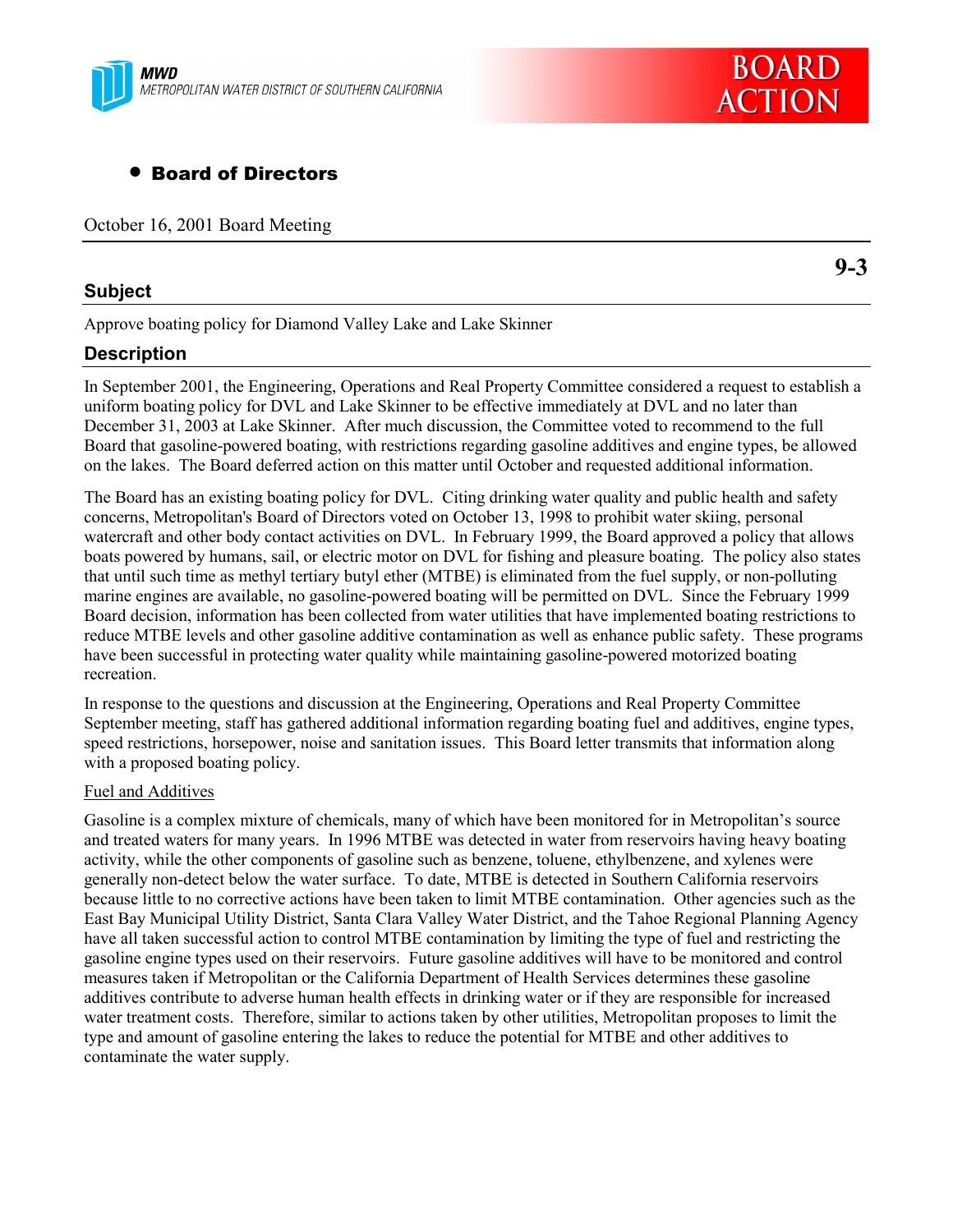### Engine types

Research indicates that older two-stroke engines burn fuel inefficiently. To reduce the amounts of emissions entering the air and water at the lakes, staff recommends that only four-stroke, two-stroke equipped with direct fuel injection, or two-stroke engines that comply with the California Air Resources Control Board 2001 or later model year spark-ignition marine engine standard (or US Environmental Protection Agency equivalent) be allowed at DVL and Lake Skinner. All other two-stroke engines will be prohibited. To enhance boating opportunities for the recreation community, staff will develop a boating access plan for Board approval with such mechanisms as the provision during a transition period until boat owners replace the older prohibited engine types of an affordable rental fleet (minimum of 100 boats at DVL and additional number as necessary at Lake Skinner) to ensure boating access consistent with an approved boating policy.

### Speed restrictions

An early draft of proposed boating rules at DVL had proposed a maximum speed limit of 25 miles per hour. The current maximum speed limit at Lake Skinner is 10 miles per hour because of its smaller size. Based on the research, staff recommends a maximum speed limit of 25 miles per hour at DVL beyond 200 feet of the shore, dams, other operational structures and outside defined marina areas. The maximum speed limit in marina areas and near shore should be 5 miles per hour. The speed limit will still allow the lake to be traversed from one end to the other in less than 15 minutes.

### Horsepower

The issue of horsepower of boat engines was raised as a possible means of restricting the speed of boats. Staff has researched the issue of horsepower and its practical relationship to speed. Given other variables such as boat length, weight and design, a direct relationship cannot be reliably established. The most effective means of restricting speed at recreational lakes in California has been proven to be dedicated enforcement personnel and equipment to patrol and issue citations for violators.

### Noise

With regard to noise, a concern was expressed that the noise associated with gasoline-powered boating would create an undesirable environment for recreation at DVL. In 1994, Metropolitan commissioned a noise study of projected boating at DVL. Based on noise monitoring at Lake Perris and Lake Skinner, the consultants concluded that the anticipated noise levels would be the same as those expected in an active recreation setting, the levels would not exceed Riverside County noise standards, and the noise levels would not significantly impact inhabitants of the bordering Multi-species Reserve. Additionally, it is expected that further environmental review will be conducted on the actual recreation use at DVL and noise impacts. Finally, California boating law has maximum noise levels based on when the boat engine was manufactured (e.g., 82 decibels for engines manufactured on or after January 1, 1978). Since the type of engines recommended to be allowed on the lakes are newer and typically less noisy, staff is recommending a maximum engine noise level of 75 decibels at a distance of 50 feet with the engine running at 80% of redline RPM. This level is well within the maximum noise standards set by California boating law.

### Sanitation plan

A specific sanitation plan for DVL will require additional time to prepare and coordinate with other agencies such as the State Department of Health Services. However, staff has established that public restrooms can be feasibly located at the marinas and adjacent to the high water road, have double-walled storage tanks, placed on permanent foundations and be pumped out regularly. This approach will be fully protective of water quality and meet the public's needs, while using the lake for boating and fishing recreation. Sanitation facilities will be placed at public access points at DVL with adequate provision for handicap access. The sanitation facilities will also be available to hikers and bicycle riders using proposed dedicated hiking trails and bike paths. A specific sanitation plan for DVL will be presented to the Board for approval prior to summer 2003.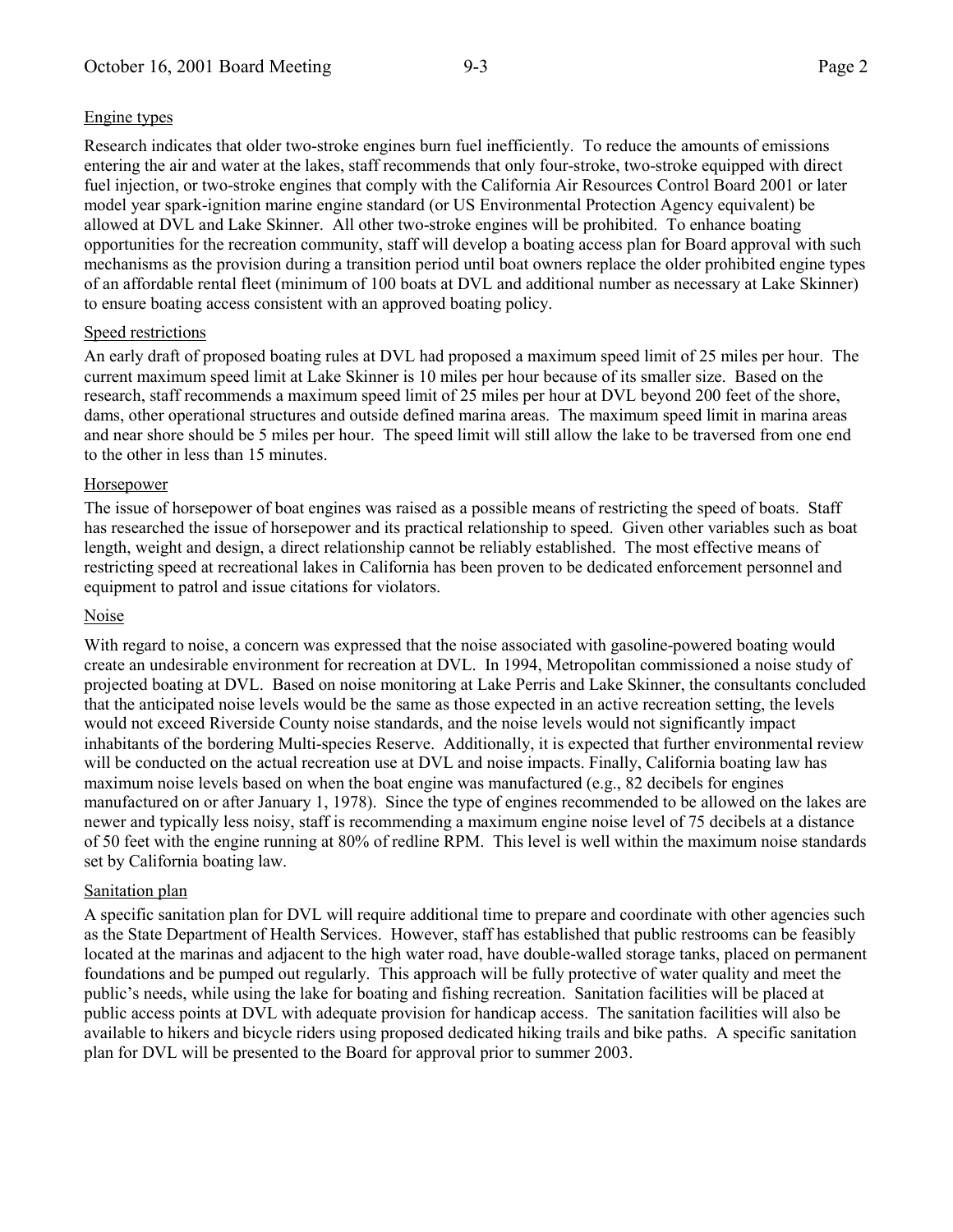## **Policy**

By Minute Item 43238 (October 13, 1998), the Board of Directors approved a policy allowing recreational activities that involve no body contact with the water in DVL. Additionally, by Minute Item 43403 (February 9, 1999), the Board approved a policy allowing certain recreational boating activities on DVL.

## **CEQA**

## Boating Policy for Diamond Valley Lake

This board letter seeks approval of the proposed action, i.e., approve a boating policy for Diamond Valley Lake and authorize the Chief Executive Officer to prepare boating rules and regulations, consistent with Board-adopted policy for approval by the Board as soon as feasible. Although further environmental review of the recreation plan currently in development is planned, the environmental effects of the proposed action have already been contemplated in the previous recreation analysis presented in the Final EIR (FEIR) for the DVL Project (formerly the Eastside Reservoir Project). The FEIR was certified by the Board in October 1991. During that same meeting, the Board also approved the Findings of Fact, the Mitigation Monitoring and Reporting Program, the Statement of Overriding Considerations, and the Project. Subsequent to those actions, additional documentation has been prepared and processed (i.e., Supplemental EIR and Addendum Nos. 1 through 6 to the FEIR). These documents and the previous actions taken by the Board fully comply with the California Environmental Quality Act (CEQA) and the State CEQA Guidelines and, as such, no further CEQA documentation is necessary for the Board to act on the proposed action.

The CEQA determination for both Options #1 and #2 is: Determine that the proposed action has been previously addressed in the certified 1991 FEIR and subsequent environmental documentation for the DVL Project and that no further environmental analysis is required.

## Boating Policy for Lake Skinner

This board letter seeks approval of the proposed action, i.e., approve a boating policy for Lake Skinner and authorize the Chief Executive Officer to prepare boating rules and regulations, consistent with Board-adopted policy as necessary. This proposed action is categorically exempt under the provisions of the California Environmental Quality Act (CEQA). The proposed activity involves boating policies consistent with the normal operations of existing facilities for public gatherings (i.e., recreational uses) for which the facilities were designed, where there is a past history of the facility being used for the same or similar kind of purpose. As such, the proposed project qualifies under a Class 23 Categorical Exemption (Section 15323 of the State CEQA Guidelines).

The CEQA determination for both Options #1 and #2 is: Determine that pursuant to CEQA, the proposed action qualifies under a Categorical Exemption (Class 23, Section 15323 of the State CEQA Guidelines).

## **Board Options/Fiscal Impacts**

## **Option #1**

Adopt the CEQA determination and

- a. Approve the boating policy on **Attachment 1** for DVL and Lake Skinner to be effective immediately at DVL and no later than December 31, 2003 at Lake Skinner.
- b. Authorize the CEO to take all steps necessary or appropriate to prepare boating rules and regulations for DVL and Lake Skinner, consistent with the Board approved boating policy. A boating access plan and a sanitation plan for DVL will also be presented to the Board for approval prior to summer 2003.

**Fiscal Impact:** To the extent that the boating policy restricts the number of boats utilizing DVL and Lake Skinner, revenue associated with boating could be diminished by an undetermined amount. The cost of applying and monitoring the boating rules cannot be determined at this time. It is anticipated, however, that applying and monitoring activities and attendant expenses will be the responsibility of the yet-to-be-selected marina operator at DVL and the County of Riverside at Lake Skinner at no net cost to Metropolitan. The cost of providing, operating and maintaining an affordable rental fleet for five years cannot be determined at this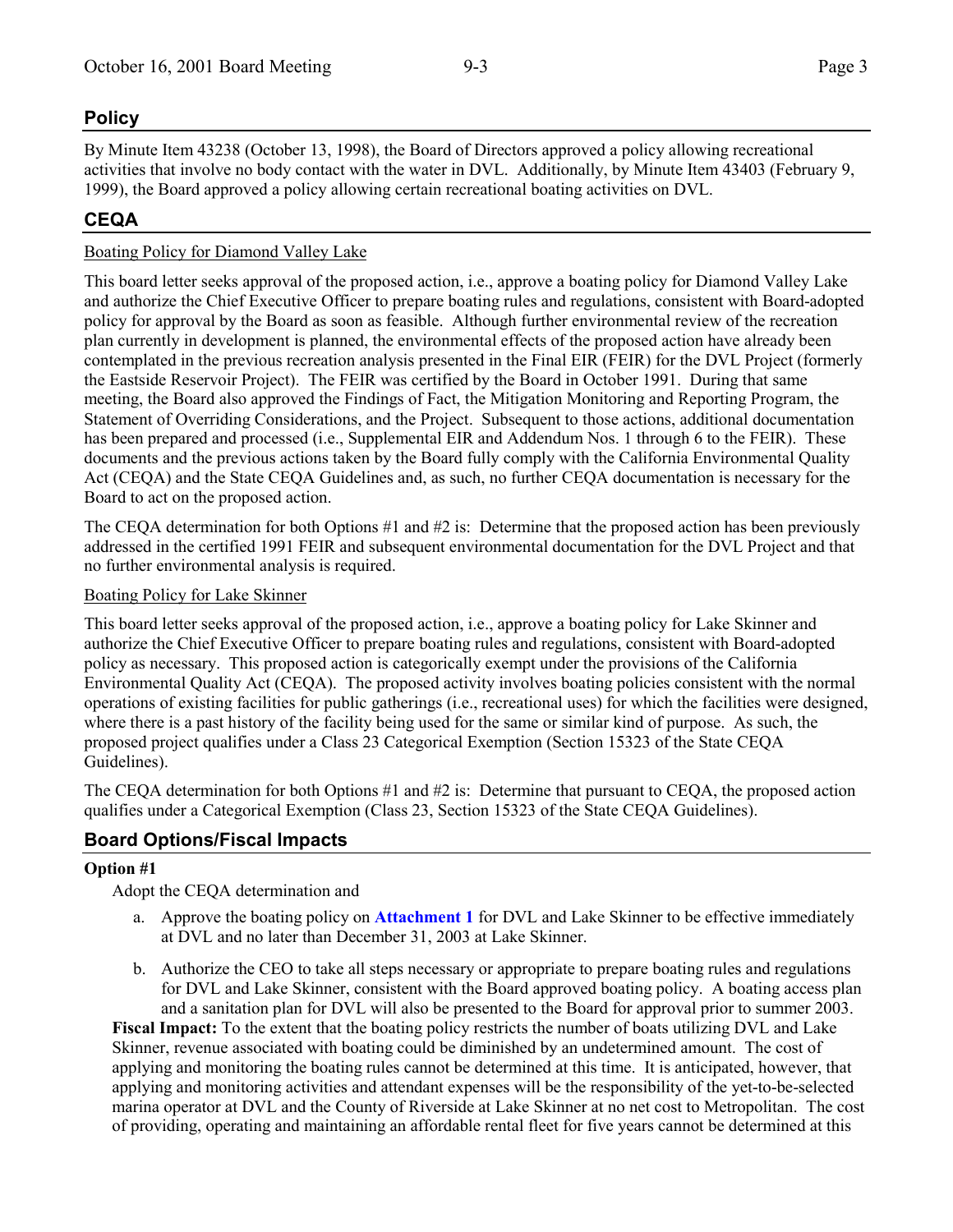time, but the one-time capital cost is estimated to be \$1-2 million. The cost of providing sanitation facilities at DVL and changes, if any, at Lake Skinner have not been determined at this time.

### **Option #2**

Adopt the CEQA determination and

- a. Approve a boating policy for DVL and Lake Skinner that allows boats powered by humans, sail, or electric motor only, but no gasoline-powered watercraft of any type; and
- b. Authorize the CEO to take all steps necessary or appropriate to prepare boating rules and regulations for DVL and Lake Skinner, consistent with the approved boating policy. A boating access plan and a sanitation plan for DVL will also be presented to the Board for approval prior to summer 2003.

**Fiscal Impact:** To the extent that the boating policy restricts the number of boats utilizing DVL and Lake Skinner, revenue associated with boating could be diminished by an undetermined amount. It is anticipated that revenue under this option would be less than under Option #1. The cost of applying and monitoring the boating rules cannot be determined at this time. It is anticipated, however, that applying and monitoring activities and attendant expenses will be the responsibility of the yet-to-be-selected marina operator marina operator at DVL and the County of Riverside at Lake Skinner no net cost to Metropolitan.

#### **Option #3**

Take no action on the boating policy at this time and direct staff to return to the Board with a proposed boating policy closer to the anticipated summer 2003 opening of DVL for boating. **Fiscal Impact:** None

## **Staff Recommendation**

Option #1

as h. Wolf 10/9/2001 *Roy L. Wolfe*

*Manager, Corporate Resources*

*Date*

10/9/2001 *Date*

*Jill T. Wicke Manager, Water System Operations*

10/9/2001 *Date*

*Ronald R. Gastelum Chief Executive Officer*

**Attachment 1 - Boating Policy for Diamond Valley Lake and Lake Skinner**

BLA #1237